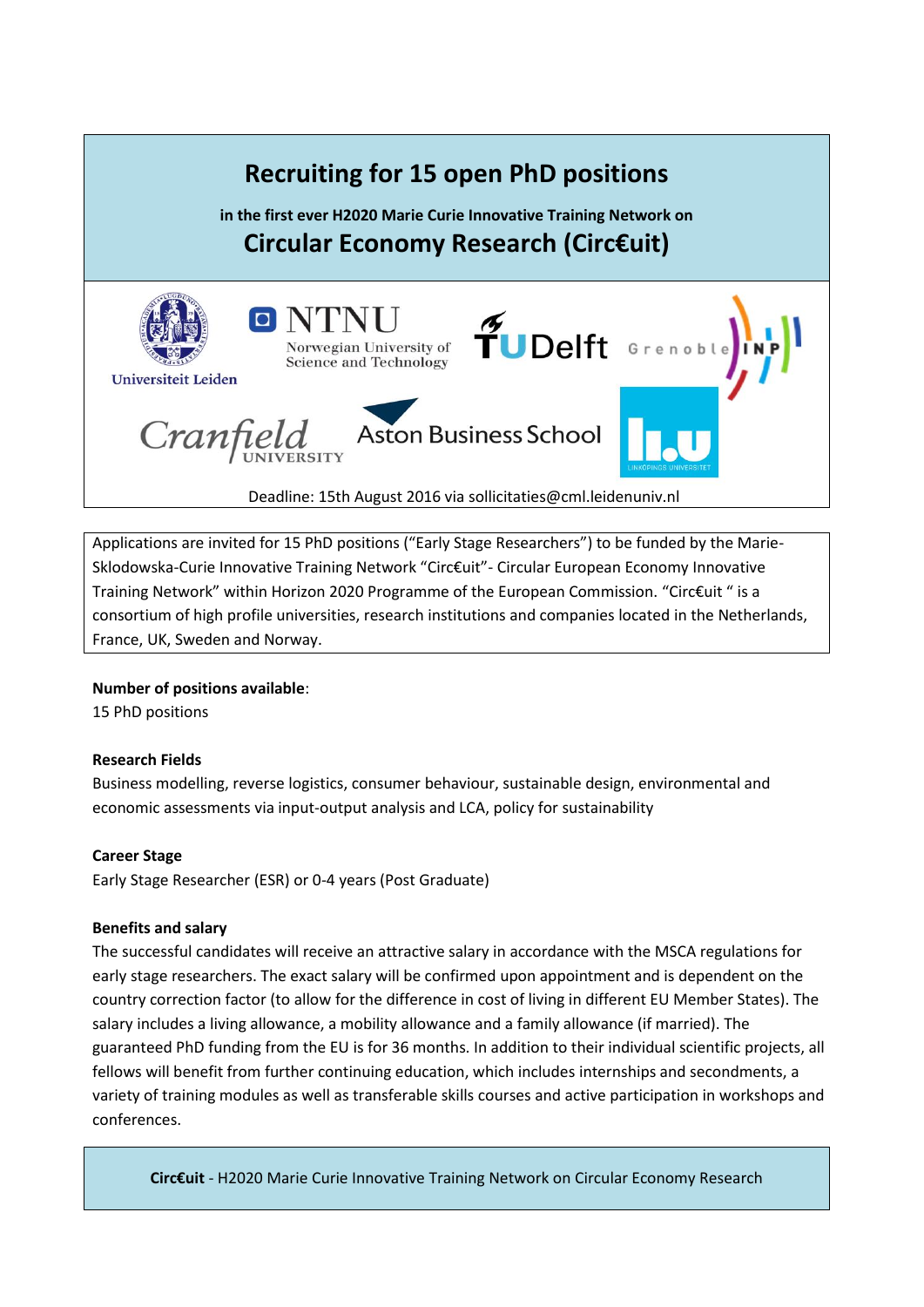#### **Applicants need to fully respect three eligibility criteria:**

**Early-stage researchers** (ESR) are those who are, at the time of recruitment by the host, in the first four years (full-time equivalent) of their research careers. This is measured from the date when they obtained the degree which formally entitles them to embark on a doctorate, either in the country in which the degree was obtained or in the country in which the research training is provided, irrespective of whether or not a doctorate was envisaged.

**Conditions of international mobility of researchers**: Marie Curie Innovative Training Networks are a mobility scheme. Researchers are required to undertake trans-national mobility (i.e. move from one country to another) when taking up the appointment. At the time of selection by the host organisation, researchers must not have resided or carried out their main activity (work, studies, etc.) in the country of their host organisation for more than 12 months in the 3 years immediately prior to their recruitment. Short stays, such as holidays, are not taken into account.

**English language**: Network fellows (ESRs) must demonstrate that their ability to understand and express themselves in both written and spoken English is sufficiently high for them to derive the full benefit from the network training.

#### **Recruitment Procedure (see Appendix 1 (last page) for full description)**

All applications must be addressed to "Circ€uit PhD recruitment, p/a [sollicitaties@cml.leidenuniv.nl](mailto:sollicitaties@cml.leidenuniv.nl)". The deadline for submitting a cover letter and adequate CV is 15 August 2016. Candidates may apply for one to maximum three positions, using the same cover letter and CV. The Circ€uit Recruitment Committee selects between 20 and maximum 30 candidates for the Recruitment Event which will take place in Leiden on 12 September 2016. The selected candidates provide a 15-minute presentation and are examined by the Recruitment Committee. In order to facilitate their travel, selected candidates (from outside the Netherlands) receive a fixed, lump sum of 250 euro (paid by the prioritised Supervisor). The final decision on who to recruit is made the day after the Recruitment Event. The selected ESRs are to start their research as quickly as possible (**target: 1 November 2016; Cranfield University and Aston Business school: ideally 1 October 2016 since they only have one or two intake moments for PhDs per year**).

#### **Format requirements for the motivation/cover letter**

- Reference line: refer to 'Circ€uit PhD recruitment ' followed by the ESR positions in the sequence of preference, with a maximum of three (e.g. 'Circ€uit PhD recruitment – ESR2>ESR7>ESR1)
- Discuss in 3 bullets your eligibility, and provide proofs of eligibility as an annex where relevant
	- o ESR: you have no more experience as 4 years after your MSc graduation at the intended moment of recruitment. Sent a copy of your MSc thesis that shows the graduation date in English.
	- $\circ$  Mobility: give proof that you did not spent more than 12 months in the last 3 years in the country where the ESR position will be hosted.
	- $\circ$  English language: sent results of a language test, or make otherwise plausible your English is adequate (e.g. MSc Thesis written in English, etc.).
- Give a motivation why you chose to apply for the specific ESR position(s)
- There are no further format requirements for the motivation/cover letter, nor the CV.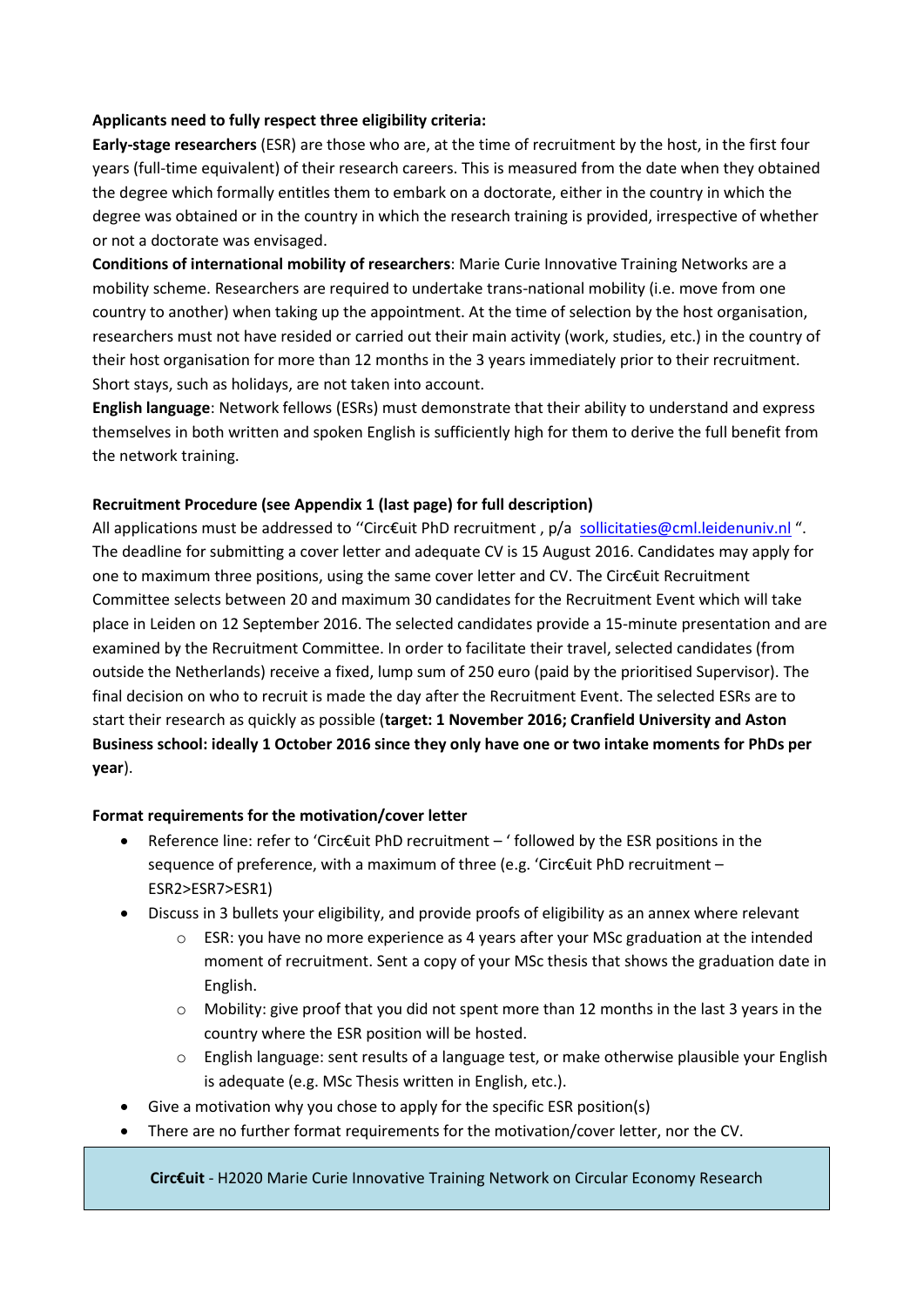### **The 15 available positions**

Lead supervisors as indicated in the short descriptions may be contacted with specific questions related to the individual projects, or related to the universities where these will be located.

# *Circular Economy/product service business models: how to create business value by circular provisioning* ESR1: Circular business model design (TU Delft)

Objectives: Exploring how companies can create new forms of value and achieve scale while transitioning to a circular, PSS based business model - the linkages between product and business model design

- Planned secondment(s): Aston, NTNU, Toyota, EMF CE100 and EIT KIC RM companies
- Lead supervisors: Dr Nancy Bocken and Prof. Erik-Jan, Hultink, TU Delft (N.M.P.Bocken@tudelft.nl)
- Duration: 36 months

## ESR2: Development of product-service roadmaps (Aston University)

Objectives: The project will analyse the organisational development from a product focused to a service focused business model. The transition involves substantial cultural, structural and strategic changes across the organisation. The task is focused on identifying the organisational pathways and evaluating the experiences of product-service transitions to develop a guiding framework for organisational productservice transformation.

- Planned secondment(s): TU Delft, Linköping University, EMF CE100 and EIT KIC RM companies
- Lead supervisors: Prof Tim Baines and Dr Andreas Schroeder, Aston University [\(a.schroeder@aston.ac.uk\)](mailto:a.schroeder@aston.ac.uk)
- Duration: 36 months

### ESR3: Digital strategies for product-service business models (Aston University)

Objectives: The project will analyse the role of digital resources as enablers of product-service business models. Technology developments related to the Internet of Things and Big Data analysis create substantial opportunities to advance product-service business models and provide organisations with additional business value. The task is focused on developing a model that captures the digital strategies employed by organisations in a product service context and explains the contributions these strategies create

- Planned secondment(s): TUD, Linköping University, EMF CE100 and EIT KIC RM companies
- Lead supervisor Prof Tim Baines and Dr Andreas Schroeder, Aston University [\(a.schroeder@aston.ac.uk\)](mailto:a.schroeder@aston.ac.uk)
- Duration: 36 months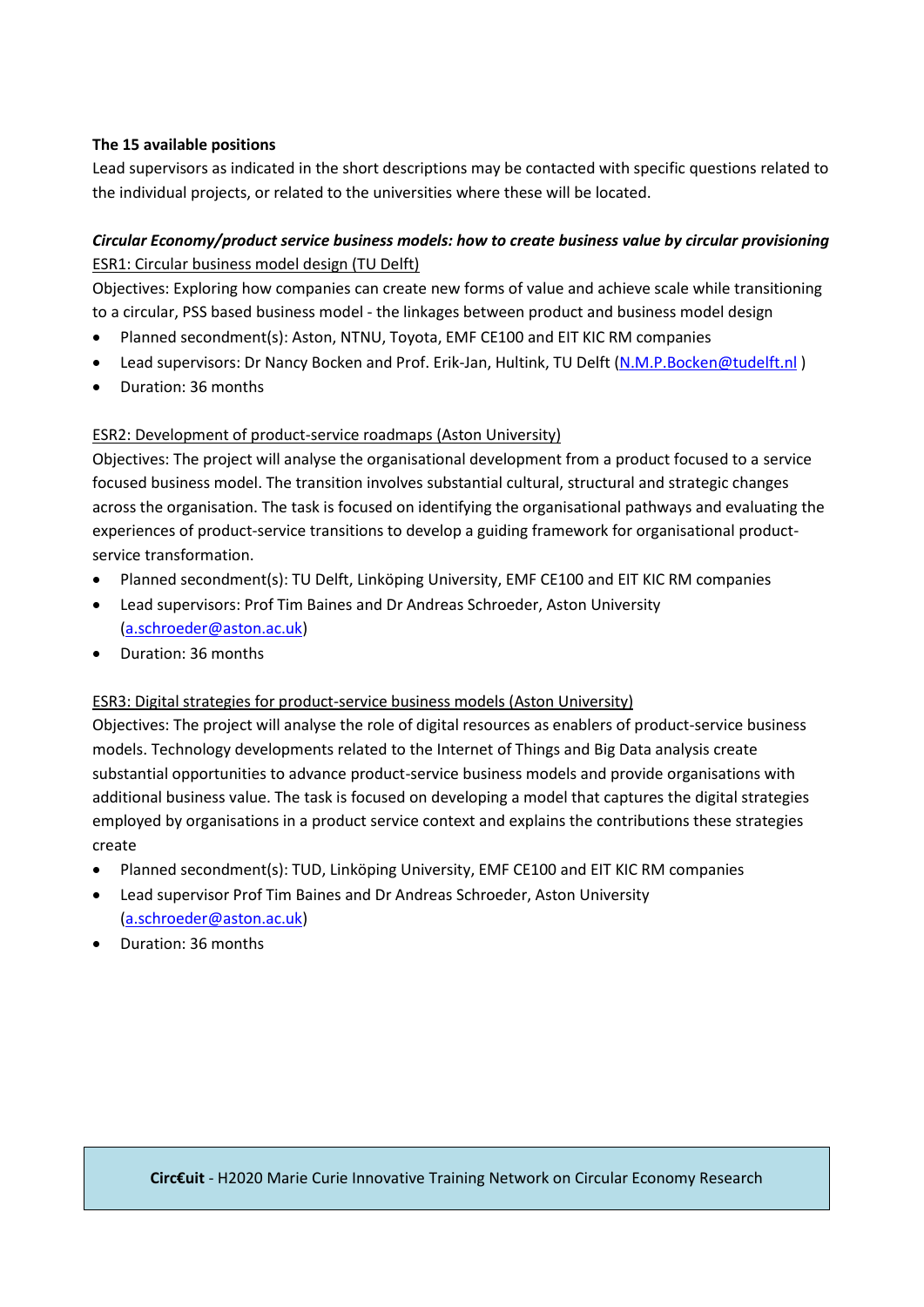# *Circular economy/product service supply chains: How can we organize supply and delivery chains for circularity?*

## ESR4: Reverse Logistics in Circular Economy (Cranfield university)

Objectives: This PhD project focuses on and analyse the roles of reverse logistics as a critical enabler of an effective and efficient PSS supply chain. It provides clear strategies for optimising the reverse logistics processes and functions, by embedding the principles of circular economy, thus allowing companies to grow the sustainable PSS businesses. Desk-based research will be carried out to identify from the body of literature crucial circular economy principles. System development and experimental design will be followed to formulate the desigbn methodology and use cases

- Planned secondment(s): GRENOBLE INP, UL, Winnow Solutions, EMF CE100 and EIT KIC RM companies
- Lead supervisor: Benny Tjahjono [\(B.Tjahjono@cranfield.ac.uk\)](mailto:B.Tjahjono@cranfield.ac.uk)
- Duration: 36 months

## ESR5: Maximising the 'retained values' of servitised products (Cranfield University)

Provision of servitised products requires a well-managed logistics network to maximise the retained values of servitised products and to sustain its circulation. This PhD project will focus on collating best practices combined with the applications of modelling techniques, e.g. agent-based simulation, to come up with a set of operational strategies that companies can adopt to configure a circular economy supply chain that ultimately prolongs the life of the products in circulation, hence maximising its retained values. Methodologies include multiple exploratory case studies will be conducted to better understand the enablers and inhibitors of the circular economy supply chain and simulation and modelling of the actors within the supply chain will be conducted to come up with a set of operational strategies for the supply chain

- Planned secondments: Aston, Winnow Solutions, EMF CE100 and EIT KIC RM companies
- Lead supervisor: Benny Tjahjono [\(B.Tjahjono@cranfield.ac.uk\)](mailto:B.Tjahjono@cranfield.ac.uk)
- Duration: 36 months

### ESR6: Recovery strategies management (INP Grenoble)

Objectives: This PhD project focuses on defining the mechanisms of an efficient product recovery management system to collect recovered material and components from products taking into account product characteristics, end of life processes and business models, in order to optimise the end of use scenarios for products and to maximize the material/value recovered. In conjunction with ESR 5, ESR 6 will propose technical specifications and guidelines for recovery strategies management to be used by companies to formulate end-of-life processes and circular business models. Methods include the creation and formalization of knowledge about potential recovery value chains. It will include technical knowledge (assembly/disassembly, upgrading, additive manufacturing, etc.), but also knowledge related to the value chain to be put in place (organization, legislation, etc.) and definition of the mechanisms to model and optimise the value related to recovery scenarios from an economic, technical and environmental point of view.

- Planned secondment(s): Cranfield, UL, Winnow Solutions, EMF CE100 and EIT KIC RM companies
- Lead supervisor: Prof. Daniel Brissaud [\(Daniel.Brissaud@grenoble-inp.fr\)](mailto:Daniel.Brissaud@grenoble-inp.fr)
- Duration: 36 months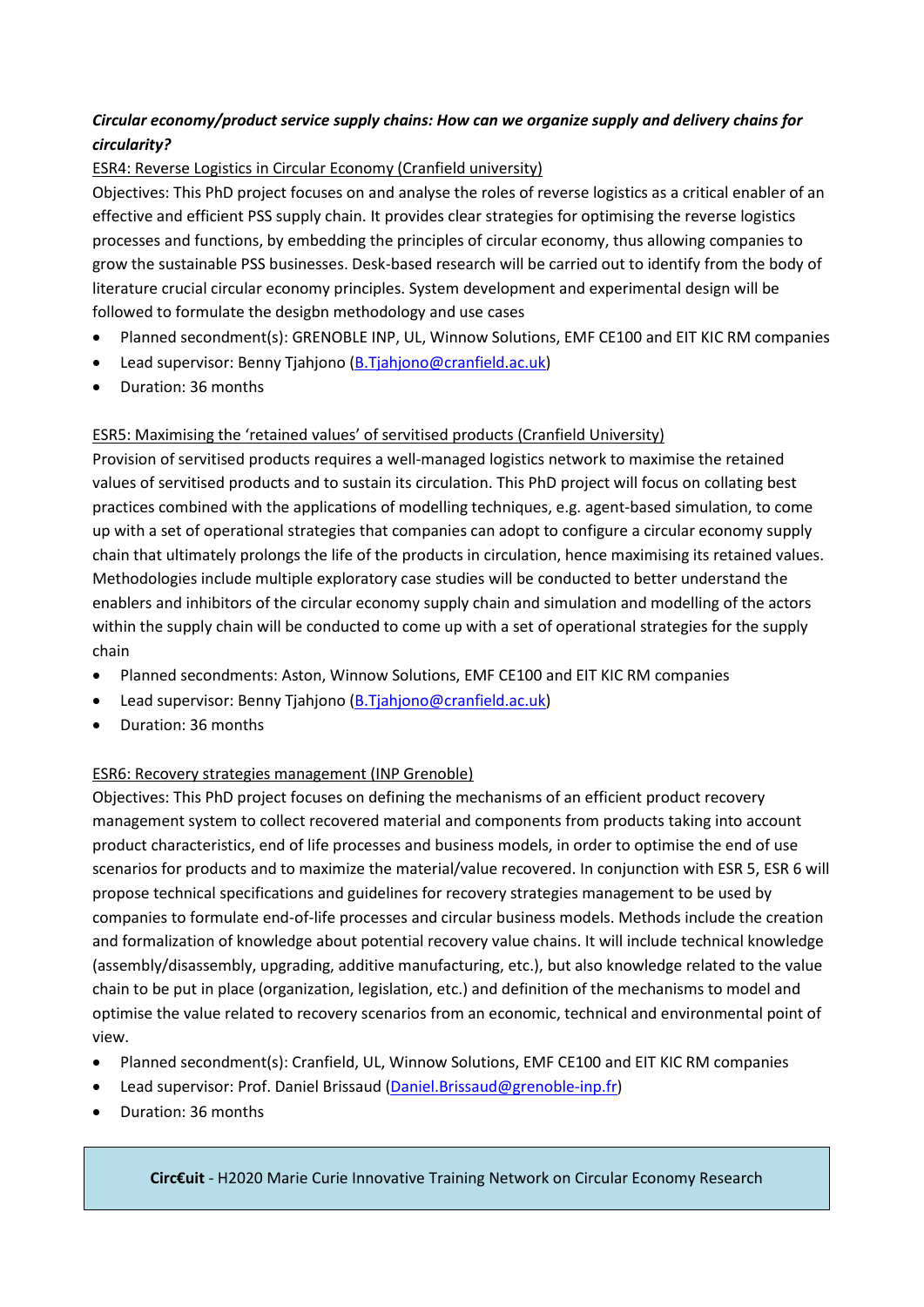### *Users - how to stimulate circular use/consumption?*

ESR7: User acceptance for circular resource efficiency (NTNU)

Objectives: The research will focus on how consumer requirements such as (perceived) convenience for the end user and fulfilling requirements for circularity can be balanced. The research builds on existing insights from fields like design for sustainable behaviour, environmental psychology and social practice theory. It will focus on creating understanding about consumption paradigms that exist on the micro level, and will address locked-in behaviour in terms of what users think is acceptable when acquiring 'functionality' from commercial offerings

- Planned secondment(s): TU Delft, Linköping University, EMF CE100 and EIT KIC RM companies
- Lead supervisor: Prof. Casper Boks [\(casper.boks@ntnu.no\)](mailto:casper.boks@ntnu.no)
- Duration: 36 months

ESR8: How can companies influence consumer behaviour through circular business models? (TU Delft) Objectives: The research would focus on the priorities, considerations and requirements that would feed into product portfolio and business model development, based on circular rather than linear value propositions. The research will create a decision making framework that facilitates the identification, justification and marketing of circular based PSSs to encourage sustainable consumption

- Planned secondment(s): NTNU, GRENOBLE INP, Toyota, EMF CE100 and EIT KIC RM companies
- Lead supervisors: Dr Nancy Bocken, Prof. Jan Schoormans, and Dr Ellis van Den Hende, TU Delft TU Delft [\(N.M.P.Bocken@tudelft.nl](mailto:N.M.P.Bocken@tudelft.nl) )
- Duration: 36 months

### ESR9: Communication of CE based value propositions (NTNU)

Objectives: This research will focus on stakeholders in the value chain (users, designers, management, retailers, suppliers and competitors). How are they likely to respond to building up business models and product portfolios based on CE based value propositions, how can this be anticipated, and how can insights be used for communication and marketing of new business models and portfolios, both internally and externally. The result is envisaged to be a decision framework for 'acceptance risk' analysis of CE based value propositions.

- Planned secondment(s): Aston, UL, EMF
- Lead supervisor: Prof. Casper Boks [\(casper.boks@ntnu.no\)](mailto:casper.boks@ntnu.no)
- Duration: 36 months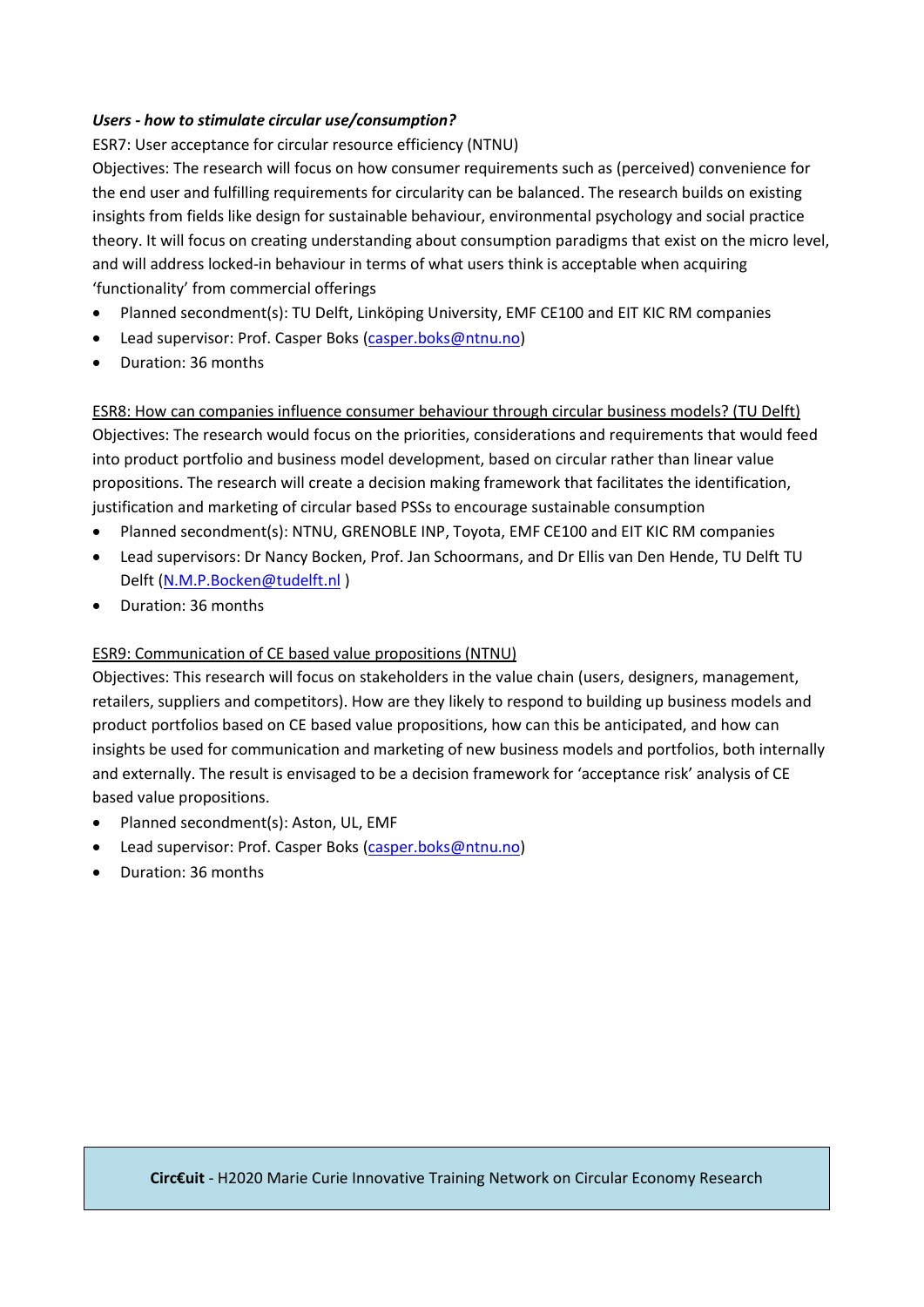### *Design of circular solutions - How can we design circular value propositions?*

# ESR10: Development of design strategies and methods/tools including user and business understanding (INP Grenoble)

Objectives: The research in this task focuses on searching for strategies, methods and tools that fit the new solutions that circular economy provides. Case studies at companies and their users will be conducted to understand their ways of working and requirements on circular solutions and design methods/tools. Based on this research new design strategies will be developed. This research will propose a methodology (in line with Task 4.2 and 4.3) to be used by companies supported by guidelines and tools for a new design strategy approach related to circular economy principles

- Planned secondment(s): NTNU, Cranfield, Alstom, EMF CE100 and EIT KIC RM companies
- Lead supervisor: Prof. Peggy Zwolinski [\(Peggy.Zwolinski@g-scop.inpg.fr\)](mailto:Peggy.Zwolinski@g-scop.inpg.fr)
- Duration: 36 months

ESR11: Developing design methodologies based on circular solution demonstrators (Linköping University) Objectives: The objective is to develop design methodologies based on circular solution demonstrators. The demonstrators will be developed based on different circular scenarios including product, services, maintenance, remanufacturing and material recycling in different ways. The demonstrators will be used in a bottom-up approach at companies to be able to generate practical design methodologies. Case studies will be performed with companies involved in the project along with companies in their networks. The case studies will include

- Study theory on how to develop design methodologies based on demonstrators
- Analyse case company to understand what circular scenarios that could be realised
- Study other circular solutions used by similar companies in the same and other industry sectors.
- Generate demonstrator based on the circular solutions
- Develop general design methodologies based on the results of the demonstrators
- Planned secondment(s): Aston, Cranfield, Toyota, Swedish manufacturers, e.g. EMF CE100 and EIT KIC RM companies
- Lead supervisor: Dr. Erik Sundin [\(erik.sundin@liu.se\)](mailto:erik.sundin@liu.se)
- Duration: 36 months

### ESR12: Adapting new technologies for circular solution design (TU Delft)

Objectives: The contribution of new technologies to strong circular propositions will be investigated. Case studies will be used to demonstrate the implementation of technologies like Internet of Things to data management in a circular solution context and additive manufacturing in relation to personalized design and remanufacturing. This will lead to validated design methodologies for optimal circular implementation of advanced technologies

- Planned secondment(s): Linköping University, Aston, EMF CE100 and EIT KIC RM companies
- Lead supervisors: Prof. Ruud Balkenende, Dr Conny Bakker and Dr Nancy Bocken TU Delft [\(N.M.P.Bocken@tudelft.nl \)](mailto:N.M.P.Bocken@tudelft.nl)
- Duration: 36 months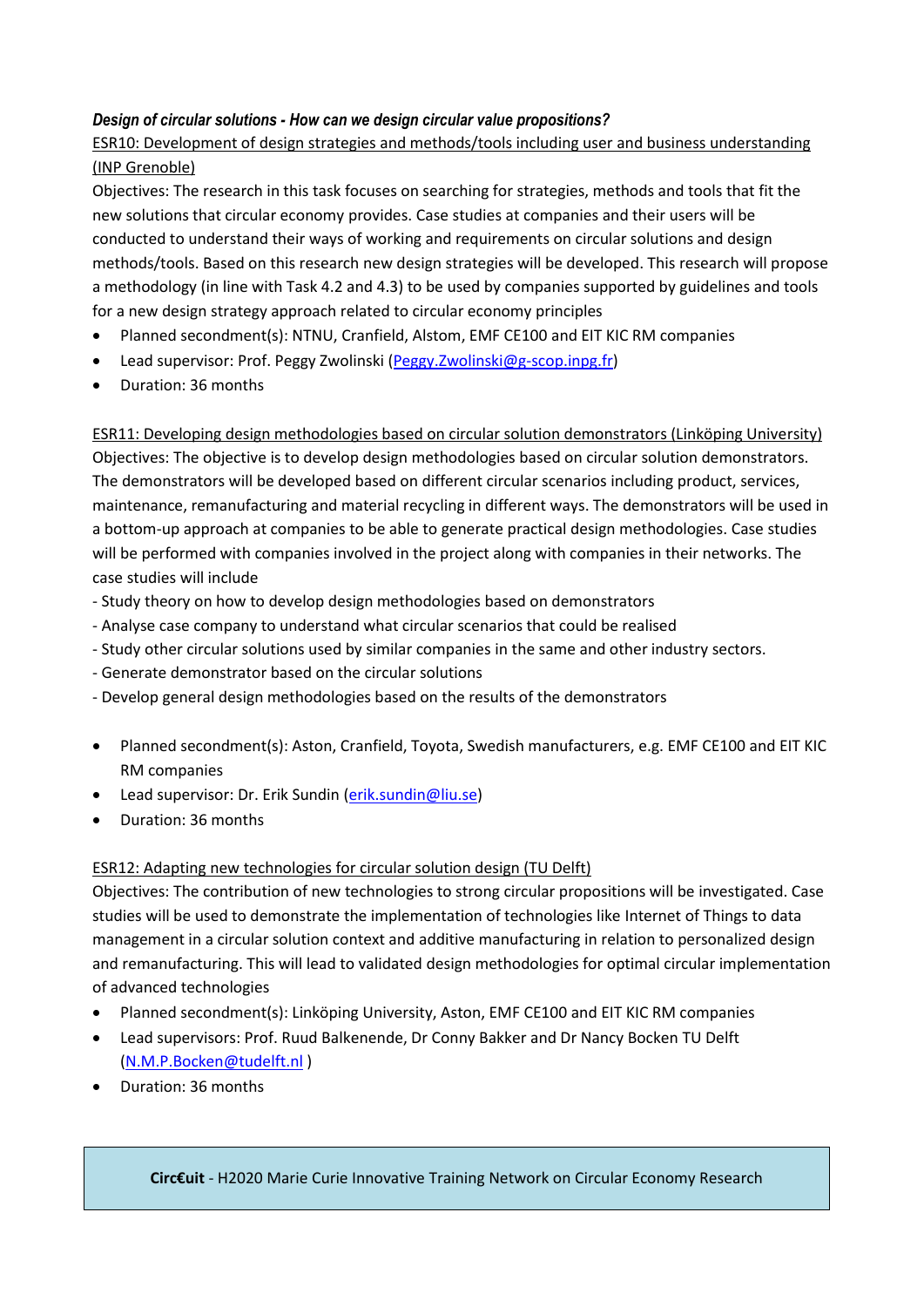# *Systems - measuring economy-wide economic and environmental benefits and facilitating change at systems level*

## ESR13: Macro-level assessment of environmental implications of changes to PSS/circularity (Leiden University)

Objectives: Using case work from other ESRs and other bottom-up case studies, this research will analyse the environmental implications of circular business models at macro level. This will be done using detailed input output databases developed in other FP/H2020 projects (EXIOBASE), adapting input and output coefficients of sectors, and applying rebalancing procedures, and if possible, dynamic models to create an understanding of the macro economic and environmental impacts when a wide implementation of circular business models will be realised. This PhD will focus on the potential of biotic materials and static IO models. As can be seen ESR 13 and 14 will closely interact.

- Planned secondment(s): NTNU, Linköping, EMF
- Lead supervisor: prof. Arnold Tukker [\(tukker@cml.leidenuniv.nl\)](mailto:tukker@cml.leidenuniv.nl)
- Duration: 36 months

ESR14: Assessment of macro-economic implications of circular business models (Leiden University) Objectives: Using casework from other ESRs and other bottom-up case studies, this research will analyse the implications of circular business model at macro level. This will be done using detailed input output databases developed in other FP/H2020 projects (EXIOBASE), adapting input and output coefficients of sectors, and applying rebalancing procedures, and if possible, dynamic models to create an understanding of the macro economic and environmental impacts when a wide implementation of circular business models will be realised. This PhD will focus on abiotic and energy materials and will endeavour to expand EXIOBASE with a dynamic model. The two PhDs together will give good insight what financial and environmental benefits shifts to circularity will have on the long term. As can be seen ESR 13 and 14 will closely interact.

- Planned secondment(s): NTNU, Linköping, EMF
- Lead supervisor: prof. Arnold Tukker [\(tukker@cml.leidenuniv.nl\)](mailto:tukker@cml.leidenuniv.nl)
- Duration: 36 months

# ESR15: Simulation and analysis of policies and business activities for circular economy (Linköping University)

Objectives: Analysing the effectiveness of policies for resource efficiency at the micro level. This means that analysis of interplay between policies and companies' business activities will be conducted in the operational level. Long-term flows of materials from products and services as well as their related regulations will be analysed using System Dynamics (SD) technique. The analysis will be based on a reallife case chosen from industrial partners. After obtaining feedback from the industrial partners to the simulation results, this project delivers insights about policies with high potential for resource efficiency.

- Planned secondment(s): TUD and EMF
- Lead supervisor: Prof. Tomohiko Sakao [\(tomohiko.sakao@liu.se\)](mailto:tomohiko.sakao@liu.se)
- Duration: 36 months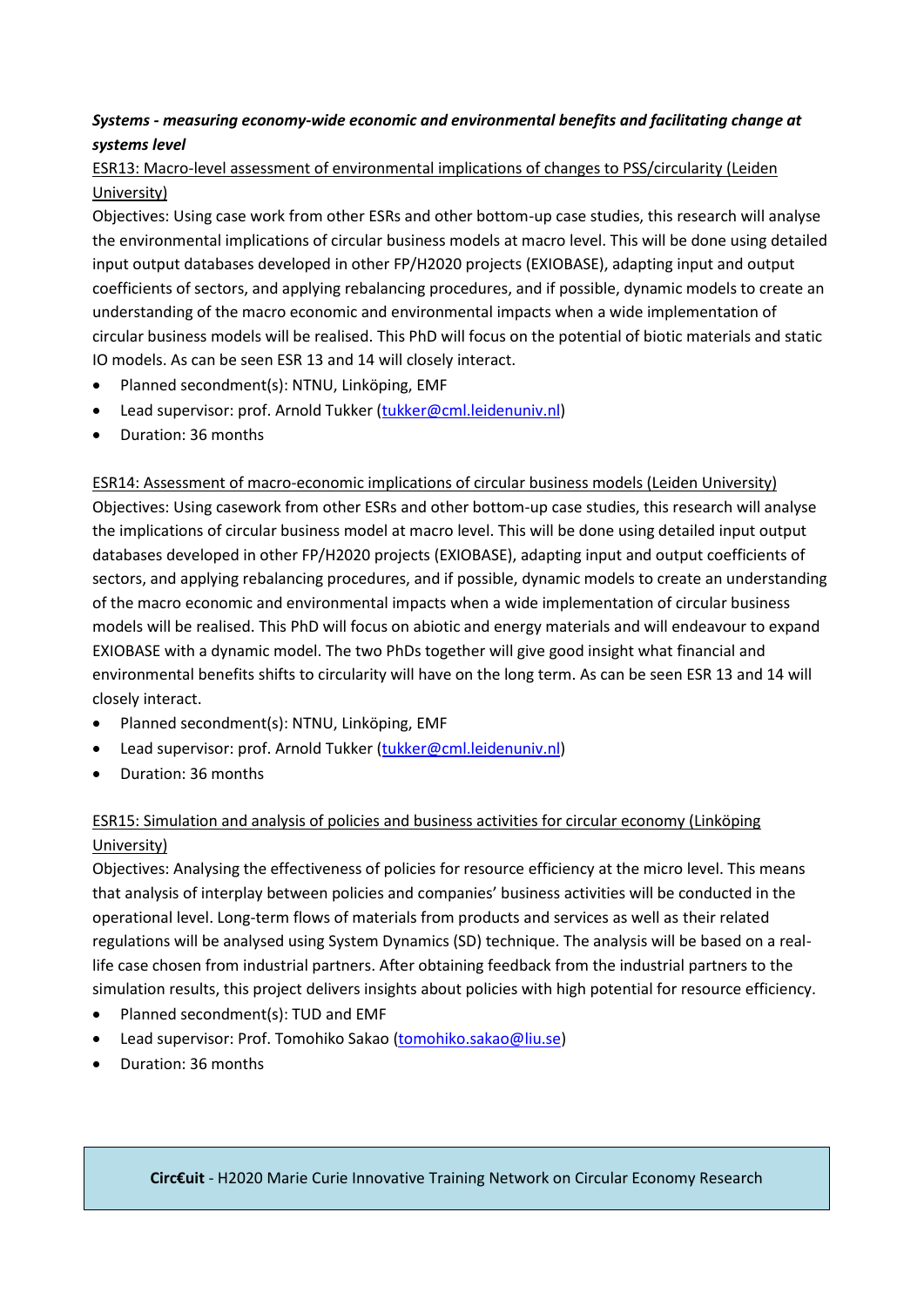#### **Public abstract Circ€uit**

Circ€uit – the Circular European Economy Innovative Training Network - creates a cohort of future leaders in research, policy & business through its innovative training programme focused on the Circular Economy. Circular business models, based on leasing or providing functionality rather than products, often called Product Services Systems, are widely seen as a way how business can create sustainable jobs and growth. The Ellen MacArthur Foundation (EMF) and McKinsey calculated that circular business will create billions of value. This opportunity has become an important development area for researchers engaged in the sustainability, engineering and design and business fields. Seven top universities well embedded in the EIT KIC Raw materials, supported by the EMF, their CE100 network and various companies propose here a multi-disciplinary approach to ensure a range of research perspectives are included across the circular field. 5 main areas of research are relevant to understand how to create such business models.

- 1. Businesses and business models: how to stimulate circular provisioning?
- 2. Supply chains: how to organize supply and delivery chains for circularity?
- 3. Users: how to motivate stimulate circular consumption?
- 4. Design: how to design circular value propositions?
- 5. Systems: How to ensure economic and environmental benefits can support for change to circularity?

We choose these areas as our main Work Packages, and appoint PhD students in each of these areas with as main goals:

- 1. Create new business model innovation across Europe that helps to support the economy while at the same time reduce ecological burden
- 2. Create a new, sustainable and cross-disciplinary network of trained experts who will have the skills, qualifications, and professional connections to drive future innovation.
- 3. Create new links between industry and academia in training ESRs to develop new approaches to PSS, which will help orgs to compete, create growth and innovation.

**Beneficiaries:** Leiden University / CML, Leiden, Netherlands, NTNU, Trondheim, Norway Delft University of Technology, Delft, Netherlands, Institut Polytechnique de Grenoble, Grenoble, France, Cranfield University, Cranfield, UK, Aston University, Birmingham, UK, Linköping University, Linköping, Sweden

# **Partner organisations:** Ellen MacArthur Foundation, Winnow Solutions, Toyota Material Handling Europe AB

All beneficiaries already have – in different consortia – ample experience in cooperating in multidisciplinary projects. Examples including the EIT KIC Raw Materials and a large number of other EU-funded projects (ResCoM, GreenElec, ERN, POLFREE, GENESI, SustainValue, etc). Via this, the beneficiaries have direct cooperation with many industrial partners (e.g. Mark &Spencers, Alstom, Philips, Barco, Nokia, Vodaphone, Toyota, Stena, TP Vision, etc). This gives ample of opportunities for working with industry in this project.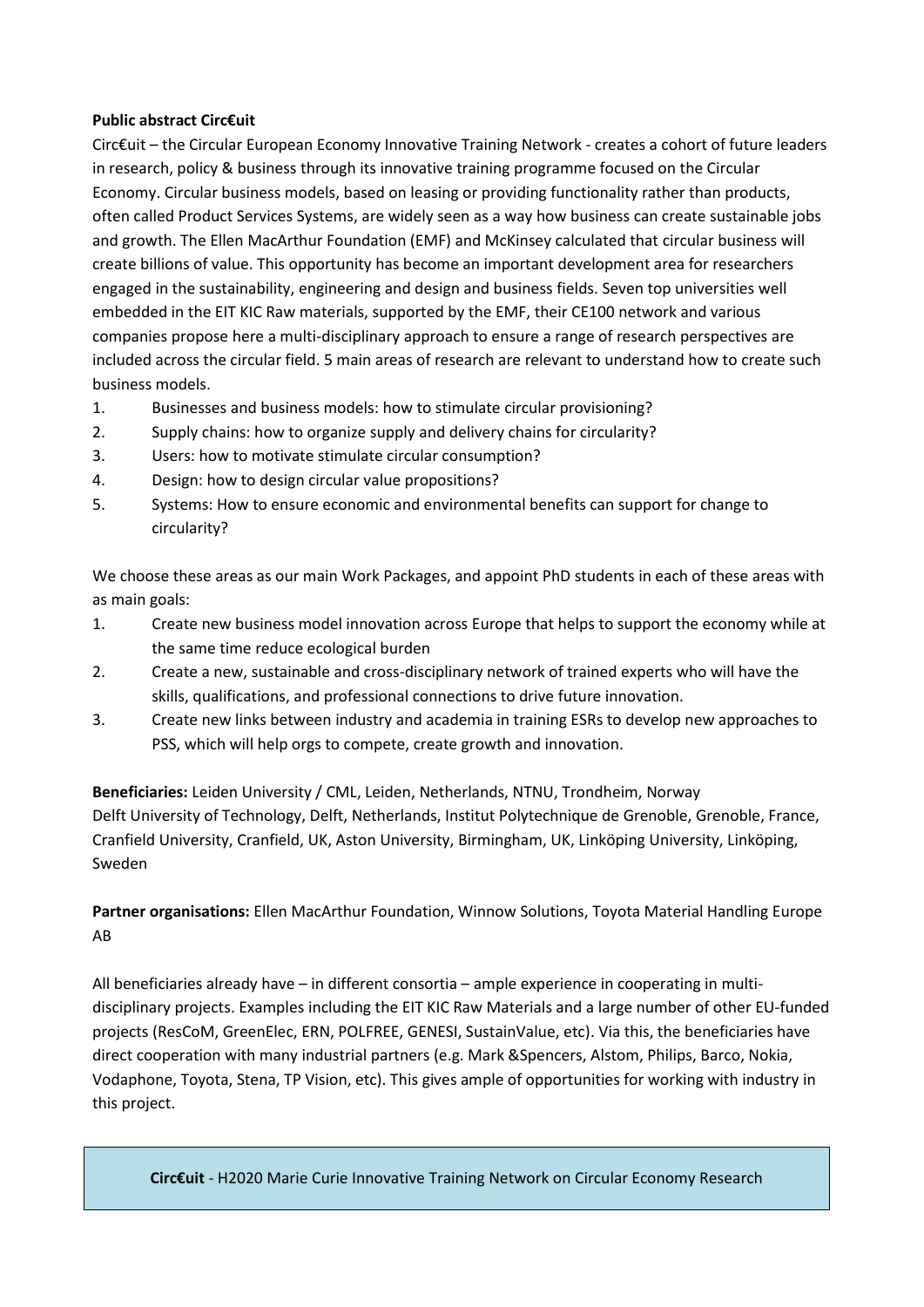### **Main contact for Circ€uit**

Prof. Arnold Tukker, scientific co-ordinator / Esther Philips, operational manager Institute of Environmental Sciences (CML), Leiden University, Einsteinweg 2, Leiden [tukker@cml.leidenuniv.nl](mailto:tukker@cml.leidenuniv.nl) [Philips@cml.leidenuniv.nl](mailto:Philips@cml.leidenuniv.nl)